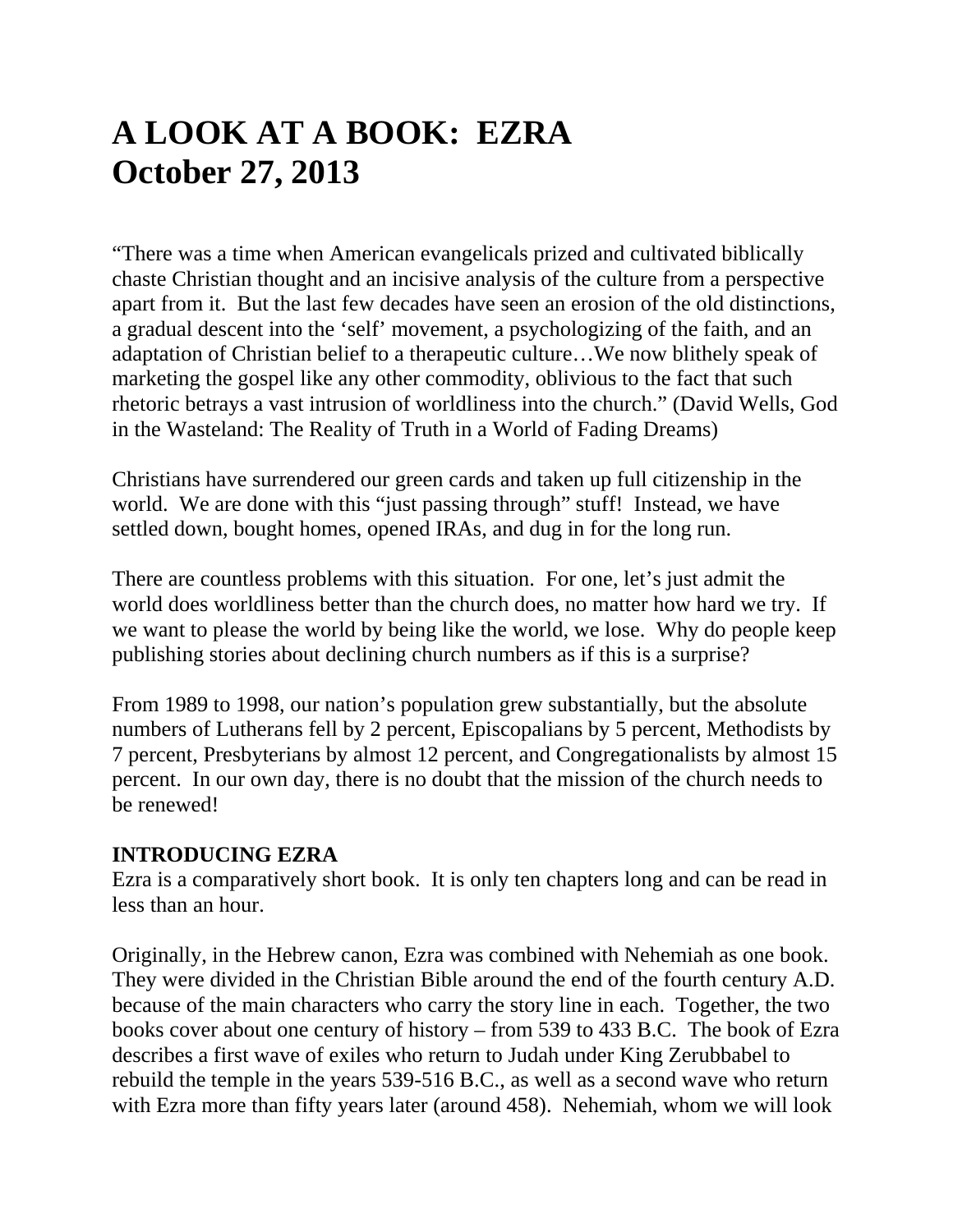at in our next study, rebuilds the walls a little more than ten years later (445-433 B.C.).

Let's quickly walk through the book of Ezra in order to familiarize ourselves with it. Remember, the people of Judah were exiled in 586 B.C. when the Babylonian empire crushed Jerusalem. The Babylonians literally tore down the walls and carried tens of thousands of Jews away to Babylon. About fifty years then pass, during which time the Babylonian empire actually crumbles, almost from within, and the Persian Empire eats it up. Daniel would still be alive at this time, though he appears to have died shortly after the end of the exile. At the opening of Ezra, Cyrus is the great king over Persia, and among his subjects are the captives from Israel. In the first few verses, we read the decree Cyrus issued in 539 B.C. that released the exiles to return to Judah.

Chapters 1-2 go on to describe the first exiles who return and some of the goods they bring back with them for rebuilding the temple.

Chapters 3-6 then describe the rebuilding of the temple. At the beginning of chapter 3, the altar is rebuilt and the people start offering sacrifices again. The foundation of the temple itself is then laid. In verses 1-5 of chapter 4, some opposition to this work arises, and the work ceases. We don't know exactly how long it stopped, but probably for about fifteen years. Then in chapter 5, the two prophets Haggai and Zechariah begin to preach and the people start rebuilding again. This occurs sometime around 520 B.C. Also, Tattenai, the governor over the geographic region that included Judah, sends a letter to the emperor Darius, asking if the Jews had indeed received permission to rebuild their temple. In chapter 6 Darius writes back, confirming that they have his permission. The temple is then completed and celebrations are held. This occurs around 516 B.C.

And that's the first six chapters of Ezra.

About a fifty-year break follows, which is when we think the events described in the book of Esther took place. Picking up again in chapter 7, the Persian emperor Artaxerxes, who reigned in the middle of the fifth century B.C., issues a decree sending Ezra the priest back to Jerusalem. Chapter 8 lists some of the people who return with Ezra. In chapters 9-10, Ezra discovers that the Jews have already begun to intermarry with the idolatrous people of the land, and he mourns over their sin. He then leads the people in repentance.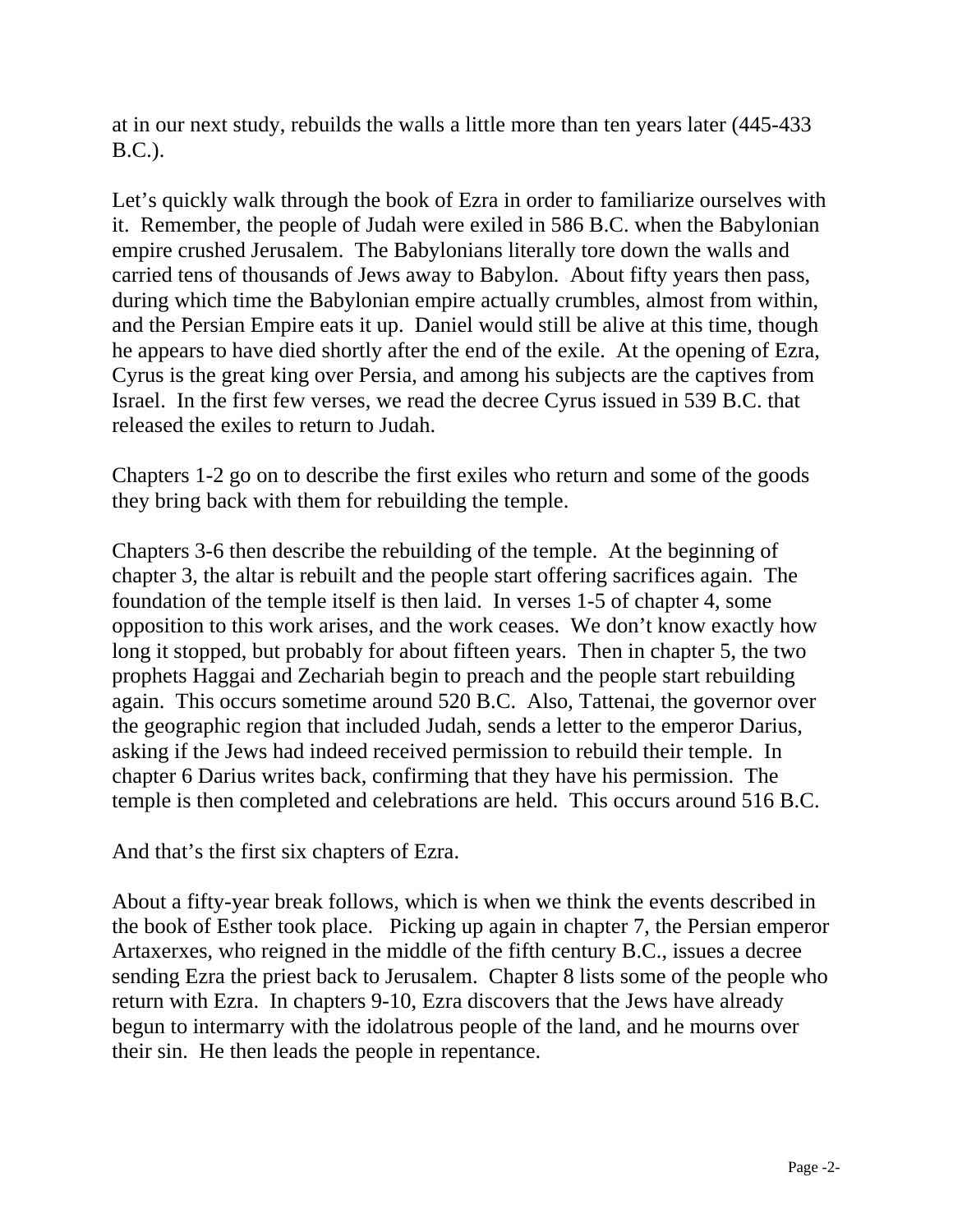The latest event in the book of Ezra, chronologically, appears to be in chapter 4. After talking about the opposition to rebuilding the temple in the first five verses of chapter 4, the author of Ezra decided to insert two letters that would be written many years later, one to and one form Emperor Artaxerxes, regarding the opposition to rebuilding the walls around Jerusalem. Perhaps these later letters were inserted simply to show that the sort of opposition that begins over the temple would continue for years to come.

That's a quick walk-through of the book.

# *The Return*

In the first two chapters is the return itself, as decreed by Emperor Cyrus himself. (Read 1:1-7)

An inventory of the returned articles is then provided in the remainder of chapter 1, followed in chapter 2 by a list of the families who returned. Then toward the conclusion of chapter 2 we read, "When they arrived at the house of the Lord in Jerusalem, some of the heads of the families gave freewill offerings toward the rebuilding of the house of God on its site. According to their ability they gave to the treasury…." (2:68-69).

# *The Restoration of the Sacrifices*

So the decree has gone out. The people have packed up and left. They have arrived at home. The work has begun. And then, at the beginning of chapter 3, a second great thing happens. They restore the sacrifices. (Read 3:1-3)

# *The Rebuilding of the Temple*

Having begun the sacrifices, the people were ready to rebuild the temple itself, which takes up the rest of chapter 3.

*Foundation.* They begin by laying the foundation. (Read 3:8-11a)

*Opposition.* But this happy picture is soon spoiled by opposition. At the beginning of chapter 3, we learn that the returned exiles were, in fact, proceeding in their program of building the altar "despite their fear of the peoples around them" (3:3). Why did they fear the surrounding peoples? Because these people, called "enemies" at the beginning of chapter 4, were "interested" in the returning Israelites and even offered to "help" (see 4:1-2). There had been a long history of antagonism between the Jews and the people of the land – even the ones who had half-adopted Jewish practices – and they knew their enemies did not really want to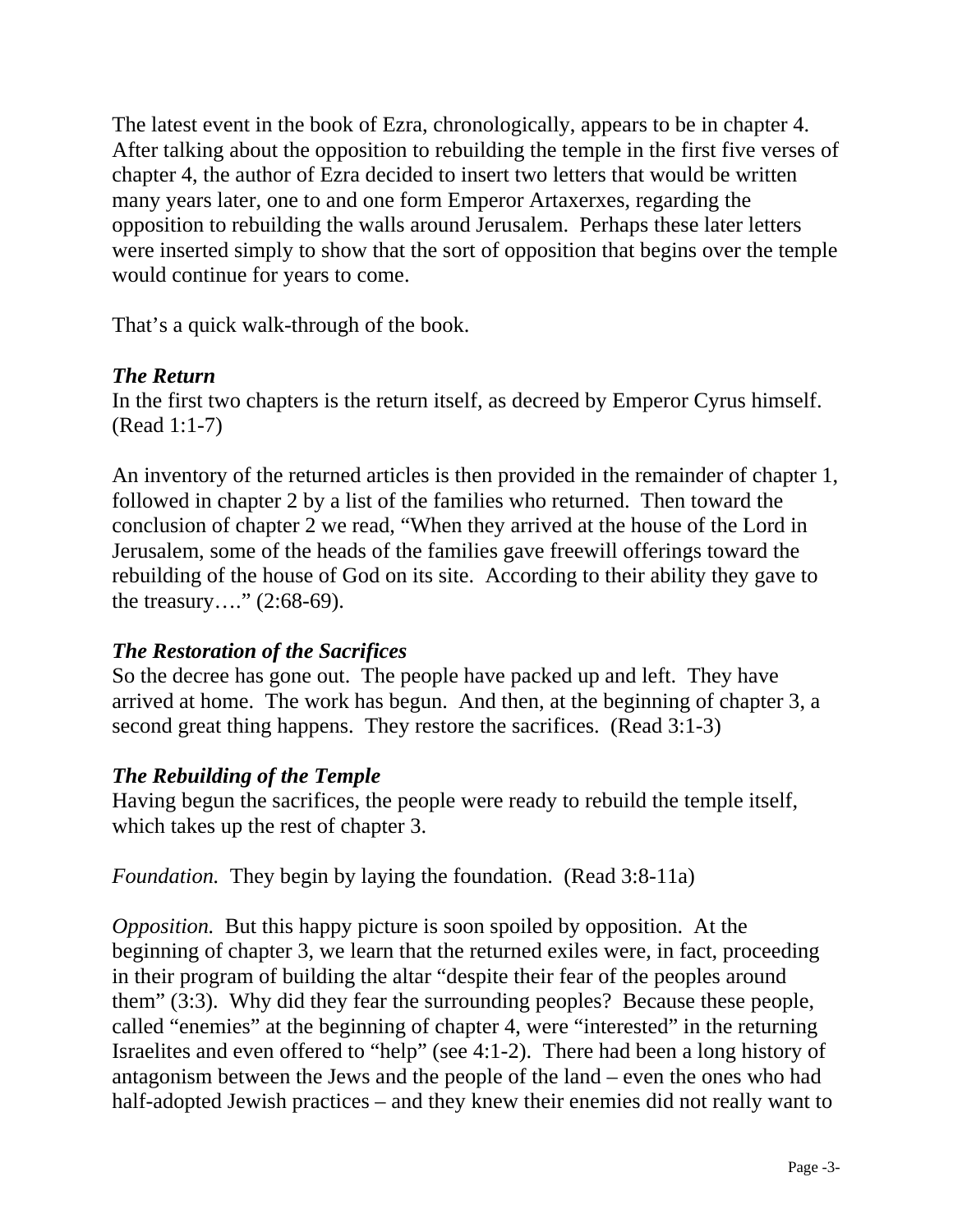help. They wanted to discourage the Jews and make them afraid. In fact, they even managed to successfully frustrate the Jews' building efforts for a number of years. (Read 4:4-5)

Verse 24 seems to pick up where verse 5 leaves off, back in the 530s when the building of the temple was frustrated by these counselors . In the second year of Darius, we learn, the work of rebuilding the temple resumes. Notice the word "until" in verse 24: "Thus the work on the house of God in Jerusalem came to a standstill until the second year of the reign of Darius king of Persia" (4:24). The opposition to the Jews was a serious thing, and it is given prominence in the book of Ezra.

*Completion.* But as we continue through Ezra, we find that the opposition against the Jews was not finally successful. The temple was brought to completion! (Read 6:13-22).

So the temple is completed, which may be the most important event in this book. A great celebration ensues, followed by a joyful celebration of the Passover.

*God's sovereign hand.* Now, if the opposition against the Jews is so serious – the opposition that began with the exile and continued through these events in Ezra – how are they able to successfully rebuild the temple? The short answer is, because God's hand sovereignly moves. Reading through this book, we see clearly that God changes hearts and attitudes. In the very first verse, the Lord acts sovereignly in the life of the Persian king Cyrus: "The Lord moved the heart of Cyrus" (1:1). And God moves not just in Cyrus's heart. He moves in the hearts of all the Jews who return to resettle in Jerusalem – "everyone whose heart God had moved" (1:5). Later in the book, God changes the attitude of the king of Assyria (6:22). And later still, he puts it into the heart of King Artaxerxes to bring honor to the house of Yahweh (6:27-28). Indeed, both Cyrus and Artaxerxes, these foreign kings, explicitly recognize God's sovereignty (1:2; 7:23)! Also, we are told that one campaign of opposition to the Jews was unsuccessful because God's eye watched over the elders and builders (5:5).

Throughout the book of Ezra, we find a reoccurring phrase about God's gracious hand being on the ones he intends to protect. In chapter 7, God's gracious hand is on Ezra (7:9). In chapter 8, God's gracious hand is on the party preparing to return to Jerusalem (8:18). Ezra also tells King Artaxerxes that the gracious hand of our God is on everyone who looks to him" (8:22). Then, after Ezra and his entourage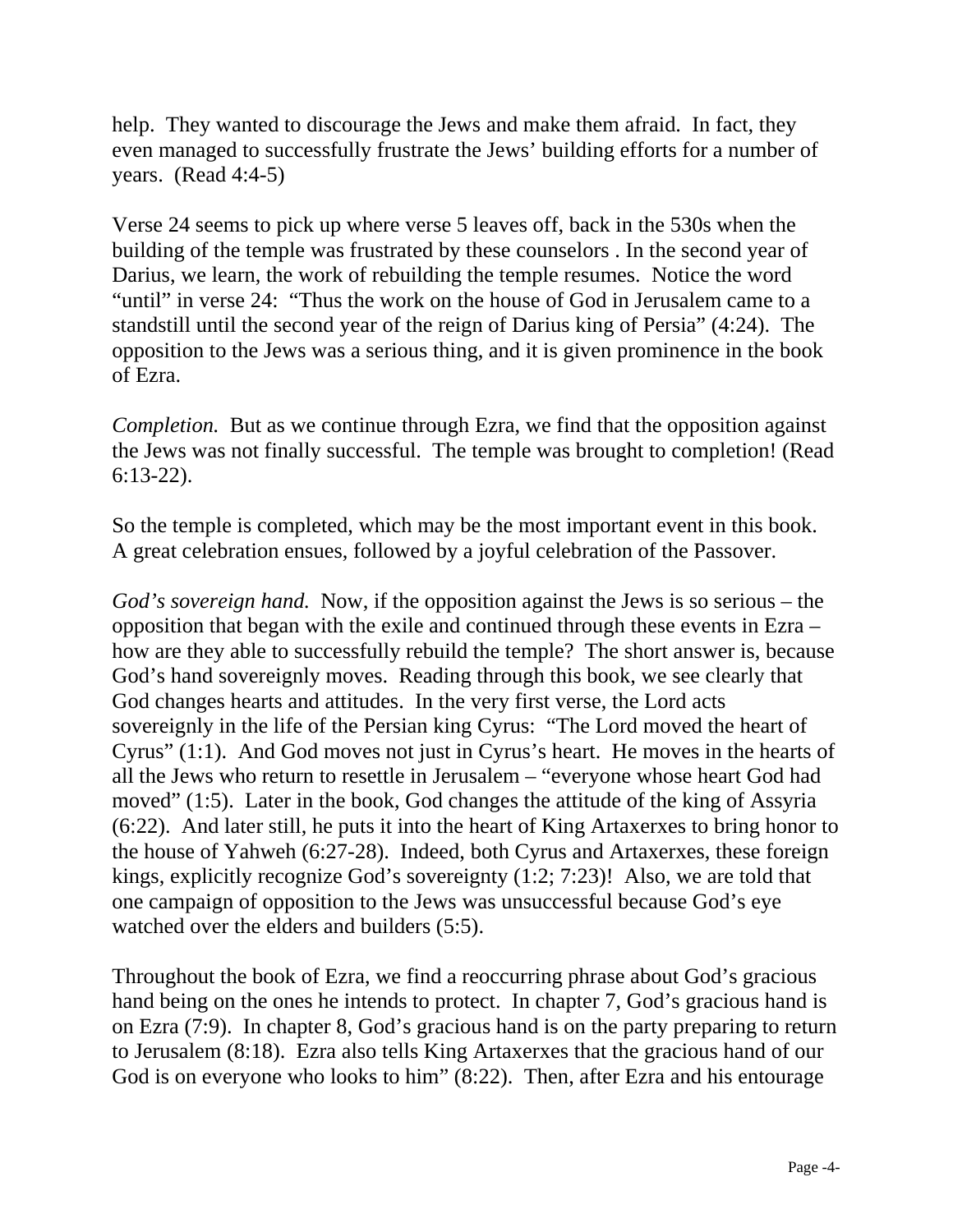safely in Jerusalem after a four-month journey, Ezra writes that "the hand of our God was on us, and he protected us from enemies and bandits along the way."

### **GOD'S WORD REVEALS (CHAPTERS 7-9)**

We also see in the book of Ezra that God's Word reveals. We learn in chapters 7- 9, in particular, that God's Word reveals the sins of his people.

# *The Word Restored to the People*

As we said earlier, a time gap of more than fifty years separates chapters 6 and7. Beginning in chapter 7, Ezra is sent to restore God's Word to God's people in Judea. That is what chapters 7-8 are about in particular. When the story picks up, Ezra is still in exile with a number of other Jews. (Read chapter 7)

At the beginning of chapter 8, a list of these leading men followers, as well as some of the preparatory stops Ezra took to organize their return journey. Particularly striking is how he prepared himself and the returning exiles by casting themselves into the Lord's hands. (Read 8:21-33)

Then, several verses later, we read about their arrival in Jerusalem. (Read 8:31-36)

So, who would bring God's Word to God's people? The man God had clearly prepared to begin it: Ezra. You can see Ezra's resume in the first verses of chapter 7. His lineage goes back to Aaron (7:5), and he is called "a teacher well versed in the Law of Moses" (7:6). In his letter, King Artaxerxes refers to Ezra as "the priest a teacher of the Law of the God of heaven" and as one who possesses "wisdom" (7:21, 25).

Ezra had devoted himself to (1) studying the Word of God, (2) doing the Word of God, and (3) teaching the Word of God. His mission was to go and teach in Judah and Jerusalem "the commands and decrees of the Lord" (Ezra 7:11; cf. 7:12, 14; 9:10-11). God sovereignly brought Ezra – through the edict of Artaxerxes – to Jerusalem to teach his Word.

As a brief side note, you may be surprised to read that Emperor Artaxerxes of Persia promoted Ezra's teaching back in Jerusalem. Artaxerxes was not Jewish. Why did he care what the Jews were taught, and why would he want Ezra to go and teach? Well, that should not surprise us too much. Many of the world's empires who inhabitants have espoused different religions have instituted policies – wisely – allowing for the tolerance of religious diversity. There is nothing new about this idea. In fact, our own nation is far less religiously diverse than many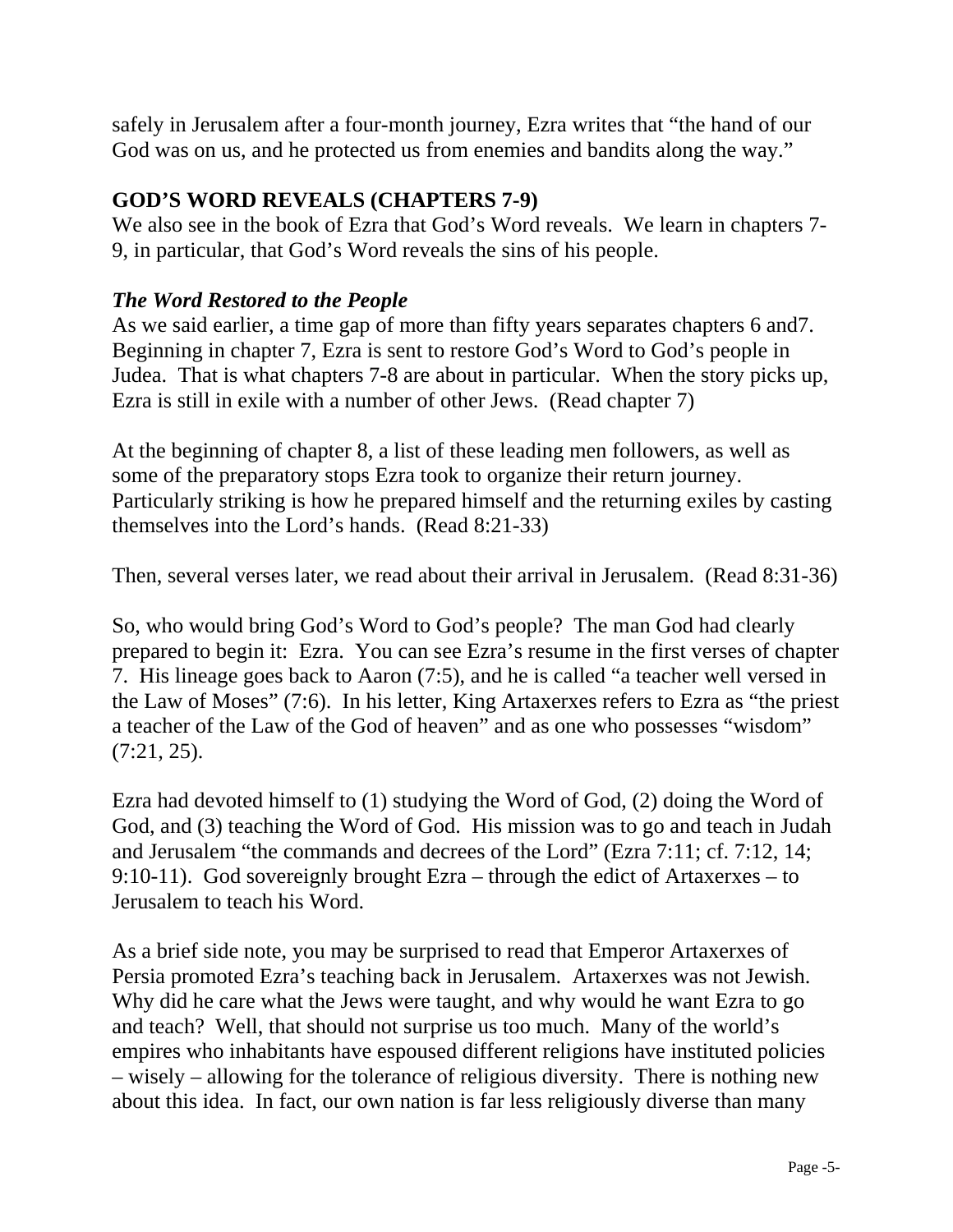nations in the world throughout history, especially when compared to empires of Persia's size. Respecting the religious beliefs of others – even the beliefs that you k now are wrong – is a necessary part of coexisting and even prospering in a society with people different from us. In Ezra's day, God used such tolerance to accomplish his own purposes for his people. Surely he can use the liberties we enjoy in this country no less.

Notice, then, how powerful God's Word proves to be in the book of Ezra. In chapter 4, for instance, the opposition manages to stymie the rebuilding of the temple. What got it started again? Was it Darius's letter in chapter 6? Well, his letter gave the Jews permission to proceed with building. But what started the whole process was the preaching of God's Word by the prophets Haggai and Zechariah in chapter 5 (5:1-2; 6:14). Their preaching met the opposition, defeated the discouragement of God's people, and restarted everything! In chapter 9, when the sin of God's people is exposed, they respond with grief. A number of the people are described as those who "trembled at the words of the God of Israel"  $(9:4)$ .

# *The Word Exposing the Sins of the People*

What was the effect of God's Word when it was clearly taught once again in Jerusalem? It exposed the sin of the people. Let's look at what happens in chapter 9, after Ezra's arrival in Jerusalem. (Read 9:1-15)

What we find here in chapter 9 is what we can see through Ezra: an example of the sinfulness of these people, and a clear testimony of why they had been exiled in the first place. Back in chapter 4, two characters in the Persian government, Rehum and Shimshai, sent a letter to Artaxerxes, warning of the danger of letting the Jews rebuild Jerusalem's walls since the city had a history of rebellion and wickedness (4:12). Ironically, they spoke better than they knew; they didn't know the half of it! And in chapter 5, the Jewish elders themselves gave an interesting summary of their people's history: "Because our fathers angered the God of heaven, he handed them over to Nebuchadnezzar the Chaldean, king of Babylon, who destroyed this temple and deported the people to Babylon" (5:12).

All this history is summarized in one sentence toward the beginning of Ezra's prayer in chapter 9. Did you notice it? He prayed, "From the days of our forefathers until now, our guilt has been great. Because of our sins, we and our kings and our priests have been subjected to the sword and captivity, to pillage and humiliation at the hand of foreign kings, as it is today" (9:7).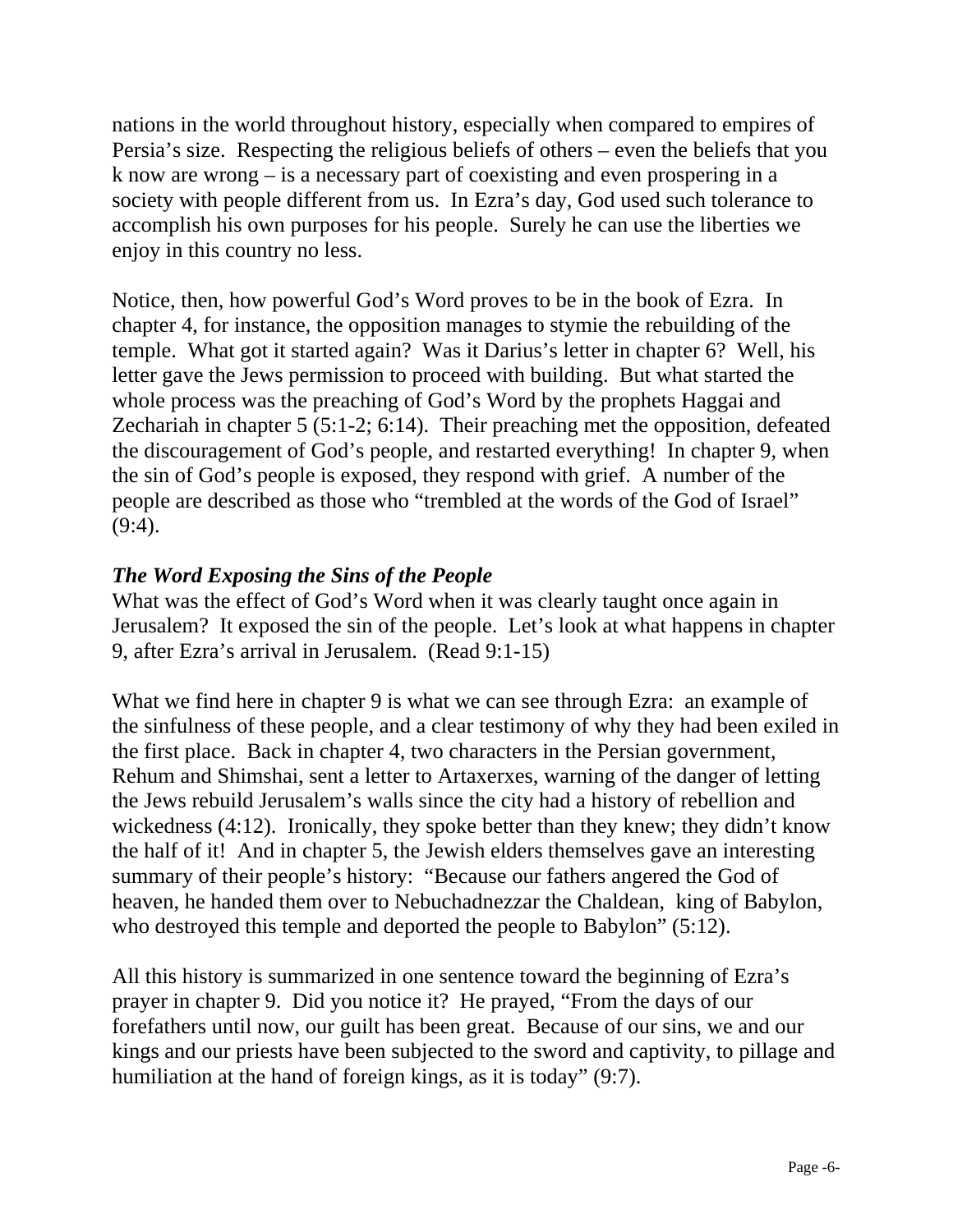So what is the great sin exposed by God's Word here in chapter 9? Ezra states the answer explicitly: "we have disregarded the commands you gave" (9:10-11). Which commands? "Do not give your daughters in marriage to their sons or take their daughters for your sons" (9:12). The people of Israel had received this command a number of times. Moses, for instance, had instructed them in Deuteronomy, "Do not give your daughters to their sons or take their daughters for your sons, for they will turn your sons away from following me to serve other gods, and the Lord's anger will burn against you and will quickly destroy you" (Deuteronomy 7:3-4). Yet the people of Israel, once again, had not kept themselves separate. No sooner had they returned to the Promised Land than they began mixing themselves with the non-Israelites who loved, worshiped, and served other gods. And in thus failing to keep themselves separate, they were unfaithful to God.

Some people misunderstand what God was referring to as sin in passages like these. He was in no way calling interracial marriage sin. God has always wanted his people – including his post-exile people – to be preserved from idolatry, from spiritual adultery, from cheating on God, so that they will persevere in faithfulness to God. So he says to them, "Don't marry people who don't worship me!" Now, clear allowances were made in Deuteronomy for those non-Israelites who wished to join Israel, like Ruth, who decided to accept the God of Israel as her God. But that is a different matter. A situation like Ruth's does not introduce the problem of having one marriage and two gods.

Yet standing there, freshly returned from exile and beholding the sin around him, Ezra knew what his Bible taught well enough to observe, "You have punished us less than our sins have deserved" (9:13). God had warned his people over and over that if they would not separate from the idolatrous nations around them, then he would disperse them into the nations. After all, what's the purpose of having a non-special special people? A non-separate separate people? If God's people are intent on living just like the world, then they should not be called God's special people! They are a sham. So disperse them; dismiss them back into the world.

It is the function of God's Word to call God's people to separate themselves from sin, and that is why God sent Ezra. It is also why Zerubbabel, in chapter 4, discouraged non-Israelites from helping the Israelites rebuild the temple (4:3). Faithfulness to the Word of God meant keeping separate.